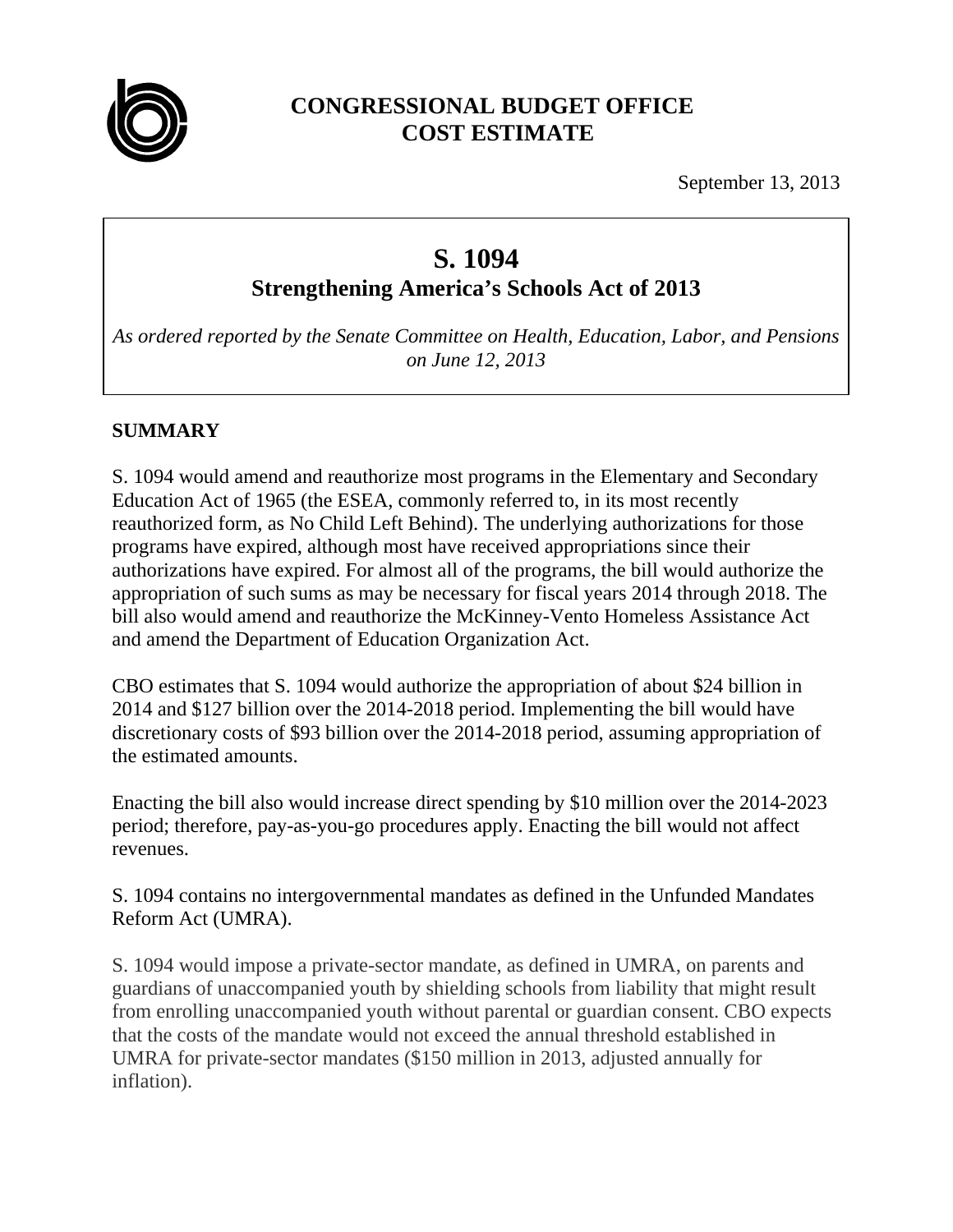# **ESTIMATED COST TO THE FEDERAL GOVERNMENT**

The estimated budgetary impact of the bill is shown in the following table. The costs of this legislation fall within budget 500 (education, training, employment, and social services).

|                                                                                                               | By Fiscal Year, in Millions of Dollars |        |        |              |              |               |  |  |  |
|---------------------------------------------------------------------------------------------------------------|----------------------------------------|--------|--------|--------------|--------------|---------------|--|--|--|
|                                                                                                               | 2014                                   | 2015   | 2016   | 2017         | 2018         | 2014-<br>2018 |  |  |  |
| <b>CHANGES IN DIRECT SPENDING</b> <sup>a</sup>                                                                |                                        |        |        |              |              |               |  |  |  |
| Federal Student Loan and TEACH                                                                                |                                        |        |        |              |              |               |  |  |  |
| <b>Grant Programs</b>                                                                                         |                                        |        |        |              |              |               |  |  |  |
| <b>Estimated Budget Authority</b>                                                                             | 3                                      | *      | ∗      | 1            | 1            | 5             |  |  |  |
| <b>Estimated Outlays</b>                                                                                      | 3                                      | $\ast$ | $\ast$ | $\mathbf{1}$ | $\mathbf{1}$ | 5             |  |  |  |
| <b>CHANGES IN SPENDING SUBJECT TO APPROPRIATION</b>                                                           |                                        |        |        |              |              |               |  |  |  |
| Title I: Improving the Academic Achievement<br>of the Disadvantaged                                           |                                        |        |        |              |              |               |  |  |  |
| <b>Estimated Authorization Level</b>                                                                          | 15,590                                 | 15,881 | 16,218 | 16,555       | 16,908       | 81,152        |  |  |  |
| <b>Estimated Outlays</b>                                                                                      | 312                                    | 12,166 | 15,200 | 16,139       | 16,475       | 60,291        |  |  |  |
| Title II: Supporting Teacher and Principal<br>Excellence                                                      |                                        |        |        |              |              |               |  |  |  |
| <b>Estimated Authorization Level</b>                                                                          | 3.063                                  | 3,120  | 3,187  | 3,253        | 3,322        | 15,946        |  |  |  |
| <b>Estimated Outlays</b>                                                                                      | 92                                     | 1,472  | 2,572  | 3,144        | 3,209        | 10,490        |  |  |  |
| Title III: Language and Academic Content<br>Instruction for English Learners and Immigrant<br><b>Students</b> |                                        |        |        |              |              |               |  |  |  |
| <b>Estimated Authorization Level</b>                                                                          | 705                                    | 718    | 733    | 748          | 764          | 3,669         |  |  |  |
| <b>Estimated Outlays</b>                                                                                      | 7                                      | 444    | 664    | 699          | 713          | 2,527         |  |  |  |
| Title IV: Supporting Successful, Well-Rounded<br><b>Students</b>                                              |                                        |        |        |              |              |               |  |  |  |
| <b>Estimated Authorization Level</b>                                                                          | 2,271                                  | 2,330  | 2,379  | 2,429        | 2,481        | 11,890        |  |  |  |
| <b>Estimated Outlays</b>                                                                                      | 45                                     | 1,364  | 2,080  | 2,355        | 2,405        | 8,249         |  |  |  |
| Title V: Promoting Innovation                                                                                 |                                        |        |        |              |              |               |  |  |  |
| <b>Estimated Authorization Level</b>                                                                          | 1,074                                  | 1,094  | 1,117  | 1,140        | 1,165        | 5,590         |  |  |  |
| <b>Estimated Outlays</b>                                                                                      | 22                                     | 400    | 889    | 1,100        | 1,122        | 3,532         |  |  |  |
| Title VI: Promoting Flexibility; Rural Education                                                              |                                        |        |        |              |              |               |  |  |  |
| <b>Estimated Authorization Level</b>                                                                          | 173                                    | 176    | 180    | 184          | 188          | 900           |  |  |  |
| <b>Estimated Outlays</b>                                                                                      | 3                                      | 104    | 158    | 178          | 182          | 625           |  |  |  |

(Continued)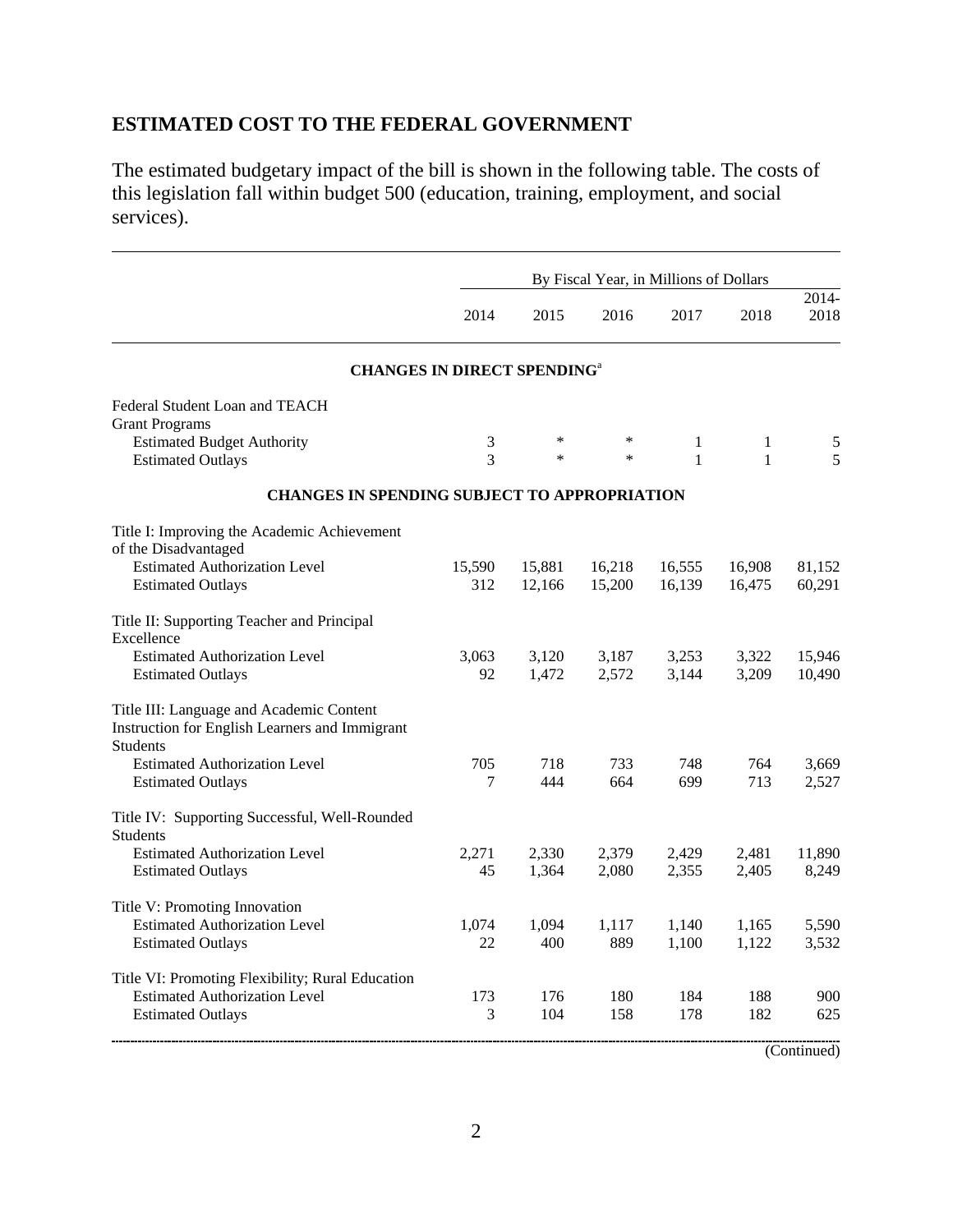#### **Table Continued**

|                                                                                                              | By Fiscal Year, in Millions of Dollars |                                          |                  |                  |                  |                   |  |  |  |
|--------------------------------------------------------------------------------------------------------------|----------------------------------------|------------------------------------------|------------------|------------------|------------------|-------------------|--|--|--|
|                                                                                                              | 2014                                   | 2015                                     | 2016             | 2017             | 2018             | 2014-<br>2018     |  |  |  |
| Title: VII: Indian, Native Hawaiian, and Alaska<br><b>Native Education</b>                                   |                                        |                                          |                  |                  |                  |                   |  |  |  |
| <b>Estimated Authorization Level</b><br><b>Estimated Outlays</b>                                             | 203<br>6                               | 207<br>98                                | 212<br>171       | 216<br>209       | 221<br>213       | 1,059<br>697      |  |  |  |
| Title VIII: Impact Aid                                                                                       |                                        |                                          |                  |                  |                  |                   |  |  |  |
| <b>Estimated Authorization Level</b><br><b>Estimated Outlays</b>                                             | 1,245<br>1,106                         | 1,268<br>1,156                           | 1,295<br>1,288   | 1,322<br>1,317   | 1,350<br>1,345   | 6,480<br>6,211    |  |  |  |
| Title X: Committee on Effective Regulation and<br>Assessment of Systems for Public Schools                   |                                        |                                          |                  |                  |                  |                   |  |  |  |
| <b>Estimated Authorization Level</b><br><b>Estimated Outlays</b>                                             | $\mathbf{1}$<br>$\mathbf{1}$           | $1 \quad \blacksquare$<br>$\overline{1}$ | $\frac{1}{1}$    | $\frac{1}{1}$    | $\mathbf{1}$     | $rac{5}{5}$       |  |  |  |
| Title XI: Amendments to Other Laws;<br>Miscellaneous Provisions                                              |                                        |                                          |                  |                  |                  |                   |  |  |  |
| <b>Estimated Authorization Level</b><br><b>Estimated Outlays</b>                                             | 113<br>3                               | 115<br>54                                | 118<br>95        | 120<br>116       | 123<br>119       | 589<br>388        |  |  |  |
| Total Increase in Discretionary Spending<br><b>Estimated Authorization Level</b><br><b>Estimated Outlays</b> | 24,438<br>1,598                        | 24,911<br>17,258                         | 25,440<br>23,117 | 25,969<br>25,257 | 26,522<br>25,784 | 127,279<br>93,014 |  |  |  |

Notes: Some programs received advance appropriations for fiscal year 2014, but those amounts are not reflected in the table.

Components may not sum to totals because of rounding.

 $* =$  less than \$500,000.

a. CBO estimates that enacting the bill would increase direct spending by \$10 million over the 2014-2023 period.

#### **BASIS OF ESTIMATE**

Unless otherwise noted, the bill would authorize the appropriation of such sums as may be necessary for each of fiscal years 2014 through 2018 for programs discussed below. (All authorizations in the bill would automatically be extended one year under the General Education Provisions Act.) Estimated authorization levels are based on the funding levels for previous fiscal years for the same or similar programs or, for some new programs, the level of funding proposed in the President's fiscal year 2014 budget request. For this estimate, CBO assumes that the bill will be enacted near the start of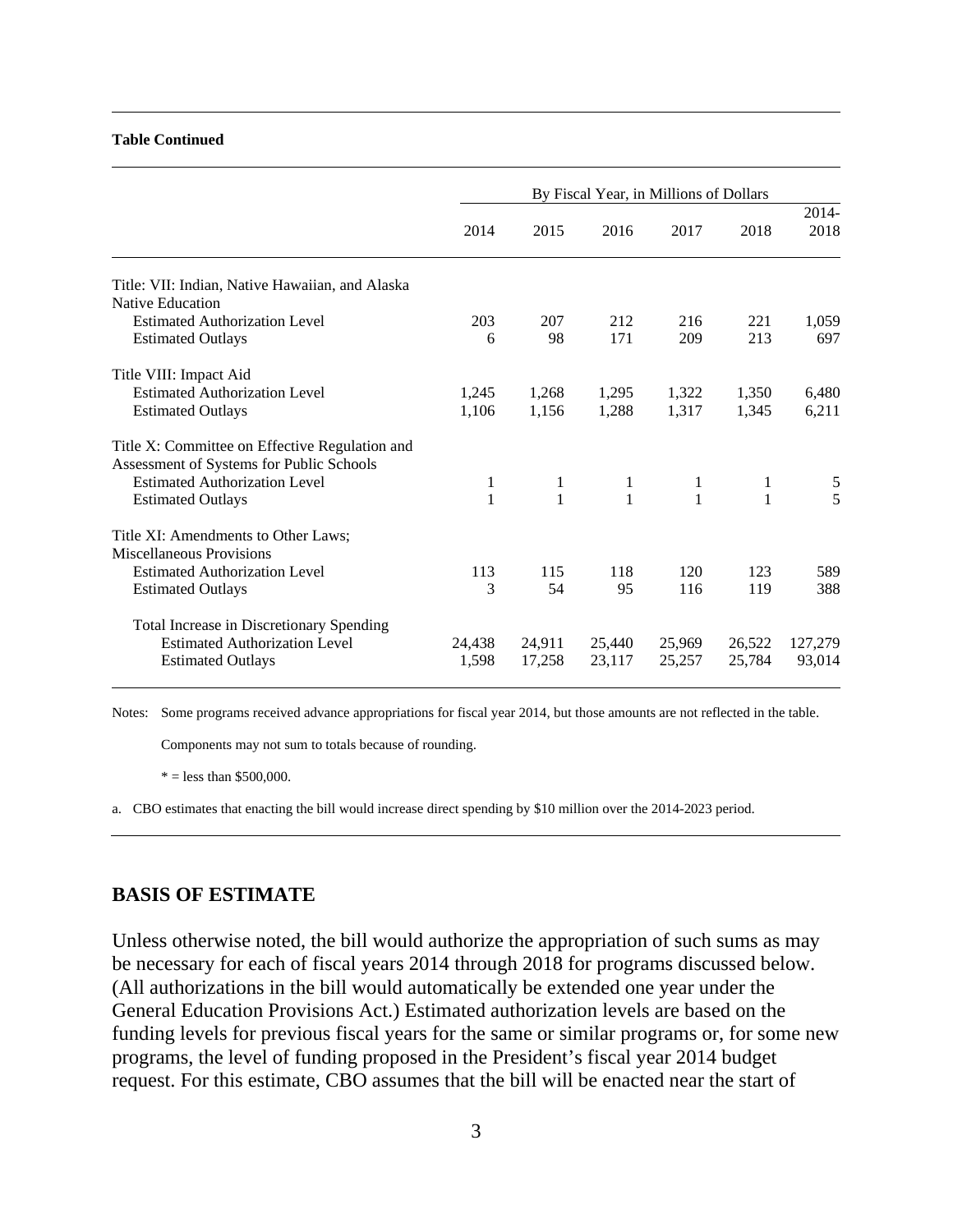fiscal year 2014, that the Congress will appropriate the estimated amounts, and that spending will follow historical patterns.

#### **Direct Spending**

S. 1094 would amend the definition of a highly qualified teacher and the definitions of levels of poverty in school districts. The Department of Education uses those definitions to determine eligibility for both forgiveness of federal student loan debt for teachers and the TEACH Grant program. The amendments to the definitions would increase eligibility for both programs.

CBO estimates that the increase in eligibility would increase direct spending for the federal student loan programs by \$10 million over the 2014-2023 period. In addition, we estimate that the proposed changes would increase direct spending for the TEACH Grant program by a negligible amount.

#### **Spending Subject to Appropriation**

CBO estimates that fully funding the authorizations in this bill would require appropriations of approximately \$25 billion a year over the 2014-2018 period of authorization, for a total of \$127 billion. Those appropriations would cost \$93 billion over the 2014-2018 period and an additional \$34 billion after 2018, assuming the appropriation of the estimated amounts. The Congress appropriated about \$24 billion for similar activities authorized in the ESEA and other legislation for fiscal year 2013. Sequestration under the Budget Control Act of 2011 reduced that total to about \$23 billion.

**Title I—Improving the Academic Achievement of the Disadvantaged.** Title I of the bill would reauthorize funding for most programs in Title I of the Elementary and Secondary Education Act as well as create new grant programs designed to support secondary school reform. CBO estimates that implementing this title would require \$15.6 billion in funding for fiscal year 2014 and would lead to discretionary costs of \$60.3 billion over the 2014-2018 period, assuming the appropriation of the estimated amounts. The bill would authorize the appropriation of the following amounts:

 *Improving Basic Programs Operated by Local Educational Agencies.* Part A would reauthorize funding for grants to local educational agencies (LEAs), school improvement grants, various assessments of education progress, Centers for Excellence in Early Childhood Education, and administrative support. CBO estimates the authorization of appropriations for all of Part A would total \$15.1 billion (of which about \$14.0 billion would be for grants to LEAs) in fiscal year 2014 and similar amounts (with adjustments for anticipated inflation) in subsequent years. Implementing those provisions would cost \$56.2 billion over the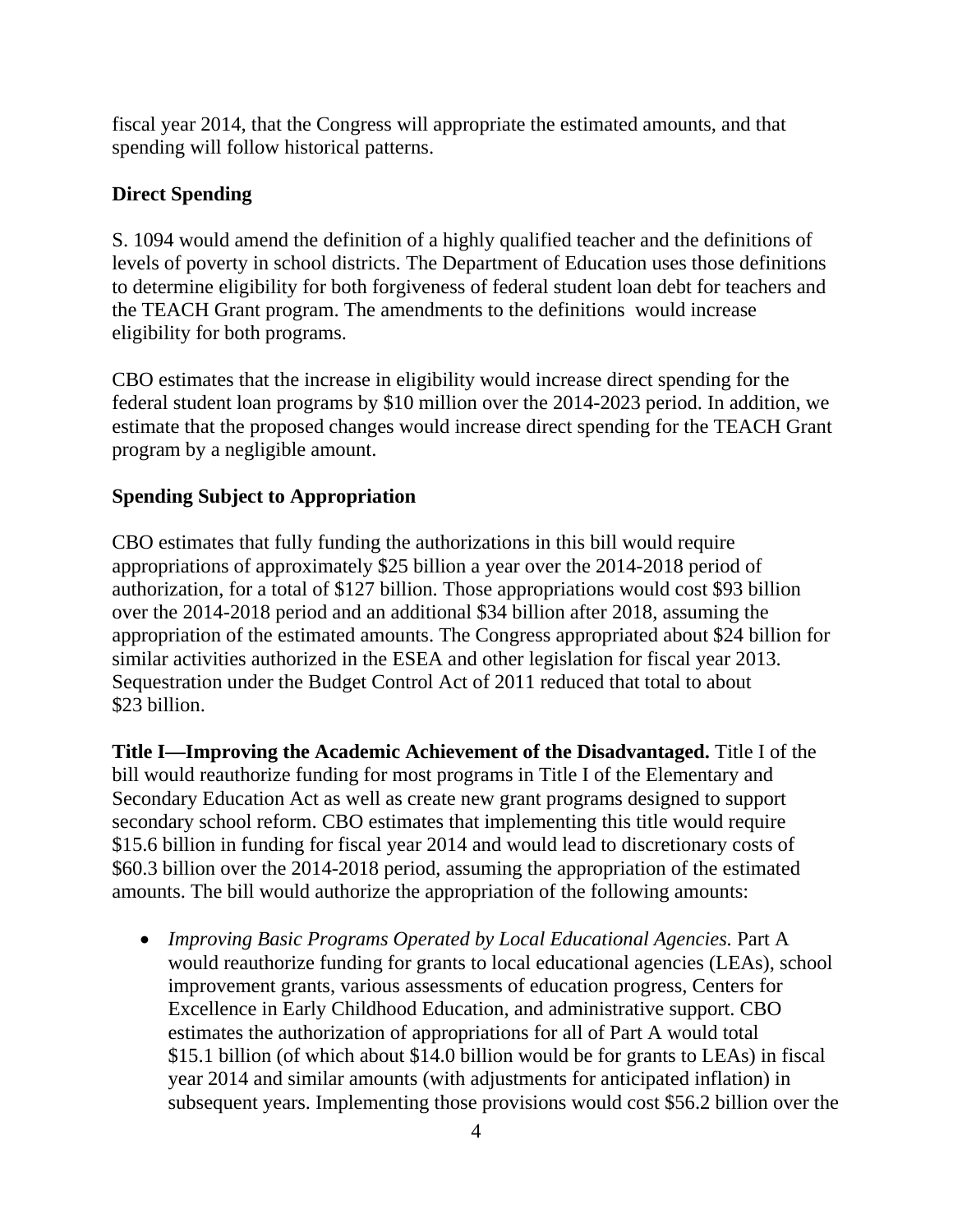2014-2018 period. The bulk of the spending, \$54.1 billion, would be for grants to local educational agencies. The Congress appropriated about \$14.5 billion for grants to LEAs for fiscal year 2013, and that total was reduced to about \$13.8 billion by sequestration.

- *Pathways to College*. Part B would create a new set of grant programs to encourage school districts to implement strategies in secondary schools to prepare students for colleges and careers. The bill also would expand the program that currently supports grants to Advanced Placement programs to include International Baccalaureate programs. CBO estimates that this part would authorize the appropriation of slightly more than \$100 million for fiscal year 2014. We estimate that implementing those provisions would cost about \$400 million over the 2014-2018 period.
- *Education of Migratory Children.* Part C would reauthorize programs that support the education of children of migrant workers. CBO estimates that provision would authorize the appropriation of almost \$400 million in fiscal year 2014, leading to estimated discretionary spending of \$1.5 billion over the 2014-2018 period. The Congress appropriated about \$400 million for similar activities in fiscal year 2013, an amount that was reduced to about \$375 million by sequestration.
- *Prevention and Intervention Programs for Children and Youth Who Are Neglected, Delinquent, or At Risk*. Part D would reauthorize programs that support the education of at-risk children. CBO estimates that provision would authorize the appropriation of approximately \$50 million in fiscal year 2014. Implementing Part D would cost about \$200 million over the 2014-2018 period. For fiscal year 2013, available funding totaled almost \$50 million for at-risk children.
- *Educational Stability of Children in Foster Care*. Part E would require that state educational agencies that receive funding under this title coordinate with the responsible agencies when children in foster care programs move to different school attendance areas. CBO estimates that Part E would have no significant effect on federal spending.

**Title II—Supporting Teacher and Principal Excellence.** Title II would modify and reauthorize grant programs designed to support teacher training and improvement. CBO estimates that the bill would authorize the appropriation of \$3.1 billion for those activities in fiscal year 2014 and \$15.9 billion over the 2014-2018 period. We estimate that fully funding those activities would cost \$10.5 billion over the 2014-2018 period, assuming the appropriation of the estimated amounts.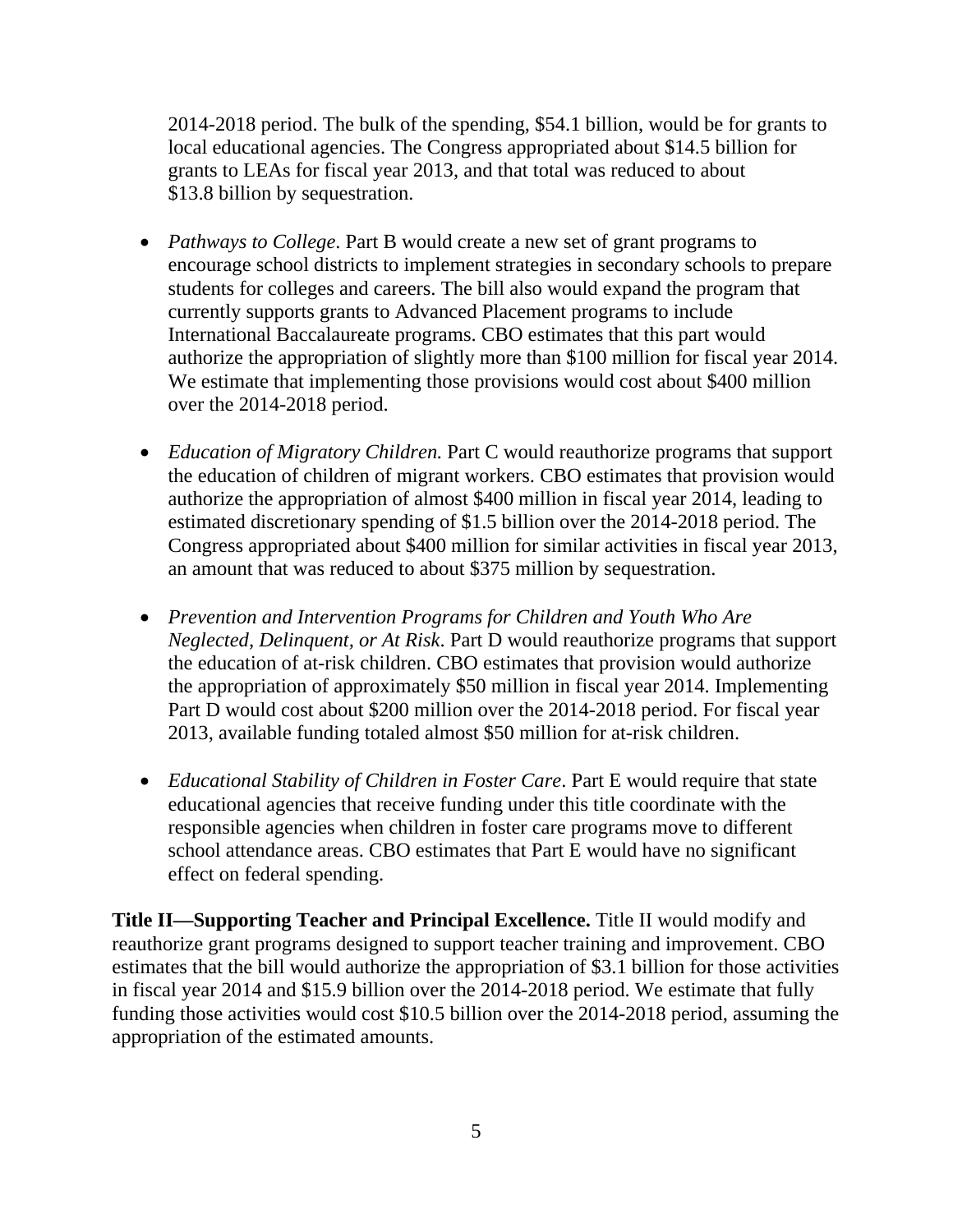- *Continuous Improvement and Support for Teachers and Principals.* Part A would reauthorize the state grant program for improving teacher quality and authorize funding for the recruitment and training of principals. CBO estimates the bill would authorize the appropriation of \$2.5 billion for those grants for fiscal year 2014, and that outlays would total \$8.7 billion over the 2014-2018 period. The Congress appropriated about \$2.5 billion for state grants in 2013, and sequestration reduced that amount by about \$130 million.
- *Teacher Pathways to the Classroom.* Under Part B, the bill would authorize funding for grants to partnerships of institutions of higher education and state or local educational agencies to support the recruitment and retention of teachers in high-need subjects at high-need schools. Those new grants would replace an existing program that provides grants specifically for mathematics and science partnerships, which received about \$140 million in funding for fiscal year 2013 after sequestration. CBO estimates this provision would have discretionary costs of about \$500 million over the 2014-2018 period.
- *Teacher Incentive Fund Program*. Part C would reauthorize the Teacher Incentive Fund, which supports grants to LEAs and other organizations to develop and implement performance-based teacher and principal compensation systems in high-need schools.<sup>1</sup> CBO estimates that this provision would authorize the appropriation of about \$300 million for fiscal year 2014 and have discretionary costs of \$1.0 billion over the 2014-2018 period. The Congress appropriated about \$300 million for state grants in 2013, and sequestration reduced this amount by about \$15 million.
- *Achievement Through Technology and Innovation*. Additionally, Part D would reauthorize and modify the Enhancing Education Through Technology Program to improve teaching and learning through technology. CBO estimates that implementing this provision would cost about \$350 million over the 2014-2018 period. No funding was provided for Part D in fiscal year 2013. (In fiscal year 2010, education technology programs included under Part D of this legislation received about \$100 million.)

**Title III—Language and Academic Content Instruction for English Learners and Immigrant Students.** Title III of the bill provides support for teaching of the English language, including to recent immigrants. CBO estimates the bill would authorize the appropriation of more than \$700 million for grants to states and for other activities in 2014 and \$3.7 billion over the 2014-2018 period. Implementing this title would cost

<sup>1.</sup> The Departments of Labor, Health and Human Services, and Education, and Related Agencies Appropriations Act, 2006 (Public Law 109-149) originally authorized the Teacher Incentive Fund under the authority granted in the ESEA in Subpart I, of Part D, of Title V, Fund for the Improvement of Education-Programs of National Significance.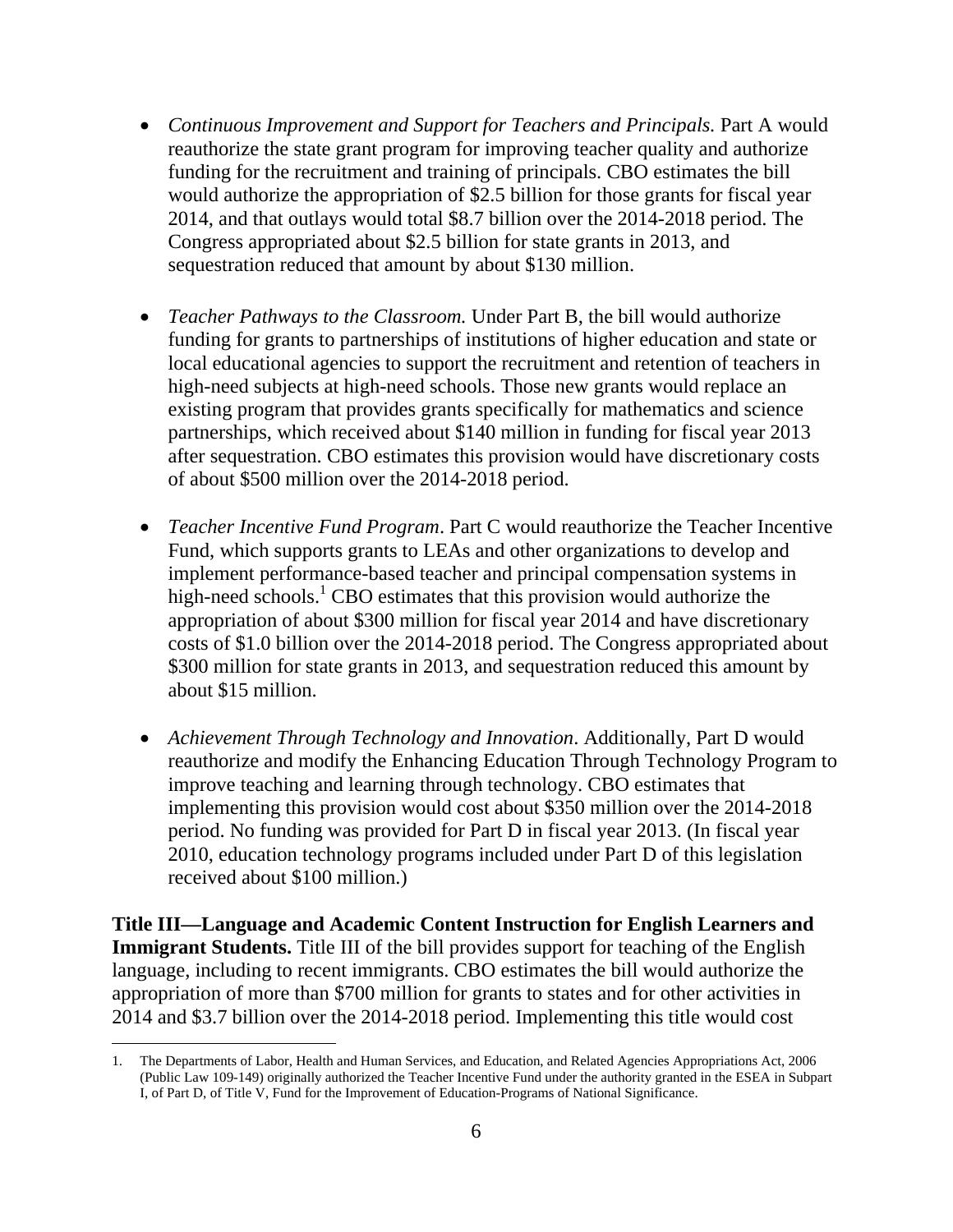about \$2.5 billion over the 2014-2018 period, assuming the appropriation of the necessary amounts. The Congress appropriated about \$730 million for similar activities in fiscal year 2013, an amount that was reduced to a little less than \$700 million under sequestration.

**Title IV—Supporting Successful, Well-Rounded Students.** Title IV would authorize funding for various grant programs designed to improve literacy and math and science instruction. It also would support measures to improve the health and safety of students. CBO estimates this title would authorize the appropriation of approximately \$2.3 billion in fiscal year 2014 and \$11.9 billion over the 2014-2018 period. Implementing Title IV would cost about \$8.2 billion over the 2014-2018 period, assuming the appropriation of the necessary amounts.

- *Improving Literacy Instruction and Student Achievement.* Part A would authorize grants to support activities designed to increase literacy for individuals from birth through the end of high school, and it would authorize grants to improve school library programs. CBO estimates that spending for these purposes would total about \$750 million over the 2014-2018 period.
- *Improving Science, Technology, Engineering, and Mathematics Instruction and Student Achievement*. Part B would authorize grants to states to increase access to science, technology, engineering, and mathematics, and to provide professional development for teachers. CBO estimates that implementing Part B would have discretionary costs of about \$1.5 billion over the 2014-2018 period.
- *Increasing Access to a Well-Rounded Education and Financial Literacy*. Part C would authorize grants to local educational agencies to support access for lowincome students to education topics such as the arts, civics and government, economics, environmental education, and foreign languages. Part C also would authorize grants to state educational agencies to improve the teaching of financial literacy. CBO estimates that spending for those grants would cost almost \$300 million over the 2014-2018 period.
- *Successful, Safe, and Healthy Students*. Part D would authorize a new grant program to promote student physical and mental health and well-being and to prevent violence and substance abuse, similar to activities funded by state grants for safe and drug-free schools under current law. The bill also would authorize funding for school districts in which the learning environment has been disrupted due to violence or another traumatic event to purchase or construct new facilities to maintain an appropriate learning environment. CBO estimates that those grants would have discretionary costs of about \$1.1 billion over the 2014-2018 period.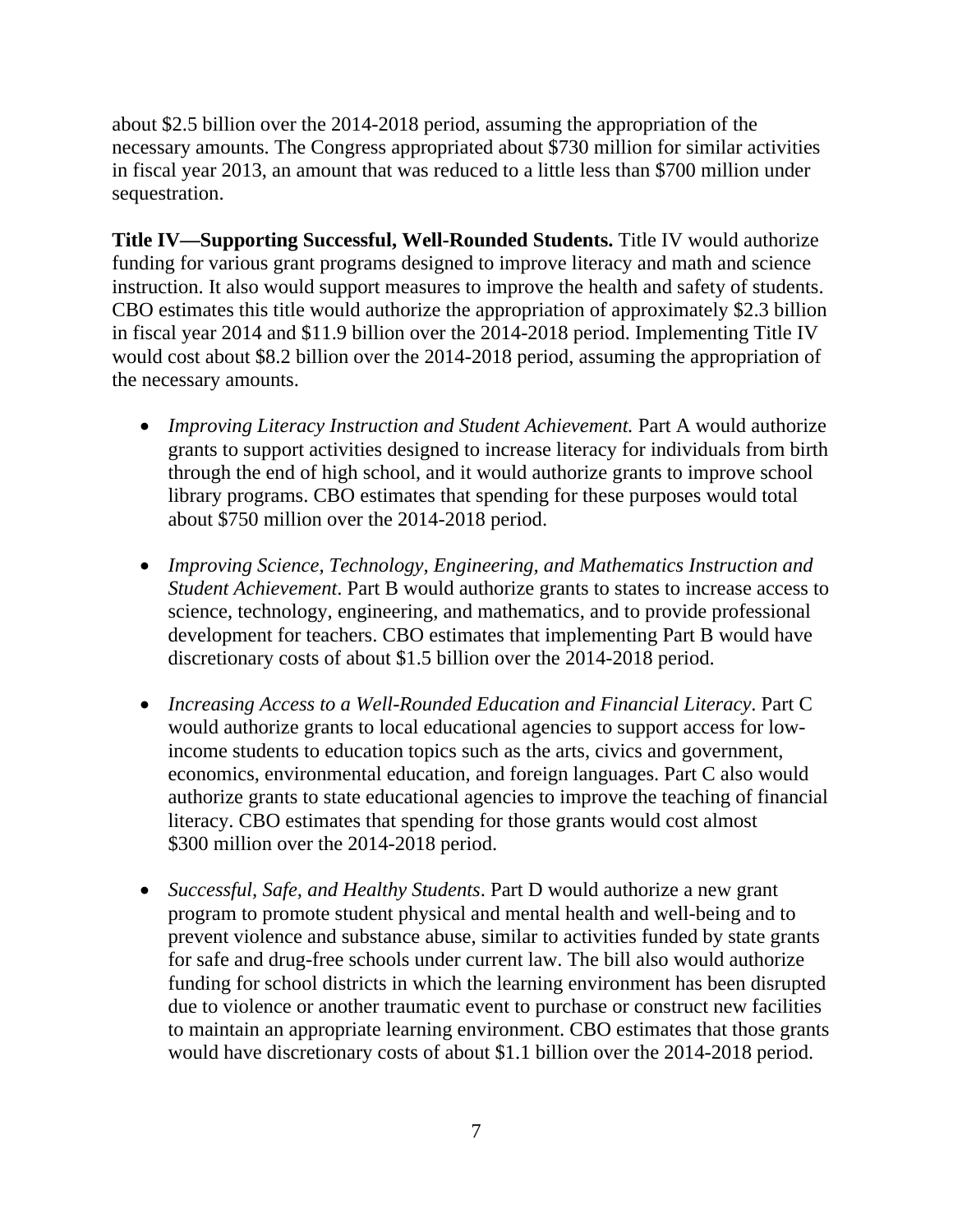- *Student Non-Discrimination*. Part E would require any federal agency that terminates or refuses to provide financial assistance to an education program because that program discriminates on the basis of sexual orientation or gender identity to submit a report to the Congress detailing the action. CBO estimates this section would have a negligible impact on discretionary spending over the 2014- 2018 period.
- *21st Century Community Learning Centers.* Part F would reauthorize grants for 21st Century Community Learning Centers, which support before- and afterschool and summer school programs. CBO estimates this provision would authorize the appropriation of more than \$1.1 billion for fiscal year 2014 and would lead to discretionary costs of \$4.0 billion over the 2014-2018 period. The Congress appropriated more than \$1.1 billion for this program in fiscal year 2013. Sequestration reduced that total by almost \$60 million.
- *Promise Neighborhoods.* Part G would reauthorize Promise Neighborhood grants, which go to organizations to provide family and community services and to support comprehensive education reforms in high-need areas.<sup>2</sup> CBO estimates that spending for Part F over the 2014-2018 period would total about \$200 million. About \$55 million was available for this program in fiscal year 2013.
- *Additional Programs.* Parts H, I, and J would reauthorize Parent and Family Information and Resource Centers, the Ready to Learn program, and Programs of National Significance. CBO estimates that the total authorization of appropriations for fiscal year 2014 for those programs would be about \$100 million and total spending for fiscal years 2014 through 2018 would be almost \$400 million. Part K would permit the Secretary of Education to grant demonstration authority to eligible entities to incorporate competency-based accountability into state accountability systems required under Title I. The bill also would require the Secretary to disseminate a report detailing best practices on the implementation of those systems. CBO estimates implementing Part K would have a negligible effect on discretionary spending.

**Title V—Promoting Innovation.** CBO estimates that title V would authorize the appropriation of about \$1.1 billion in fiscal year 2014 and \$5.6 billion over the 2014- 2018 period. Implementing title V would cost about \$3.5 billion over the 2014-2018 period, assuming the appropriation of the estimated amounts.

 $\overline{a}$ 

<sup>2.</sup> The Consolidated Appropriations Act, 2010 (Public Law 111-117) authorized Promise Neighborhood grants under the authority granted in the ESEA in Subpart I, of Part D, of Title V, Fund for the Improvement of Education-Programs of National Significance.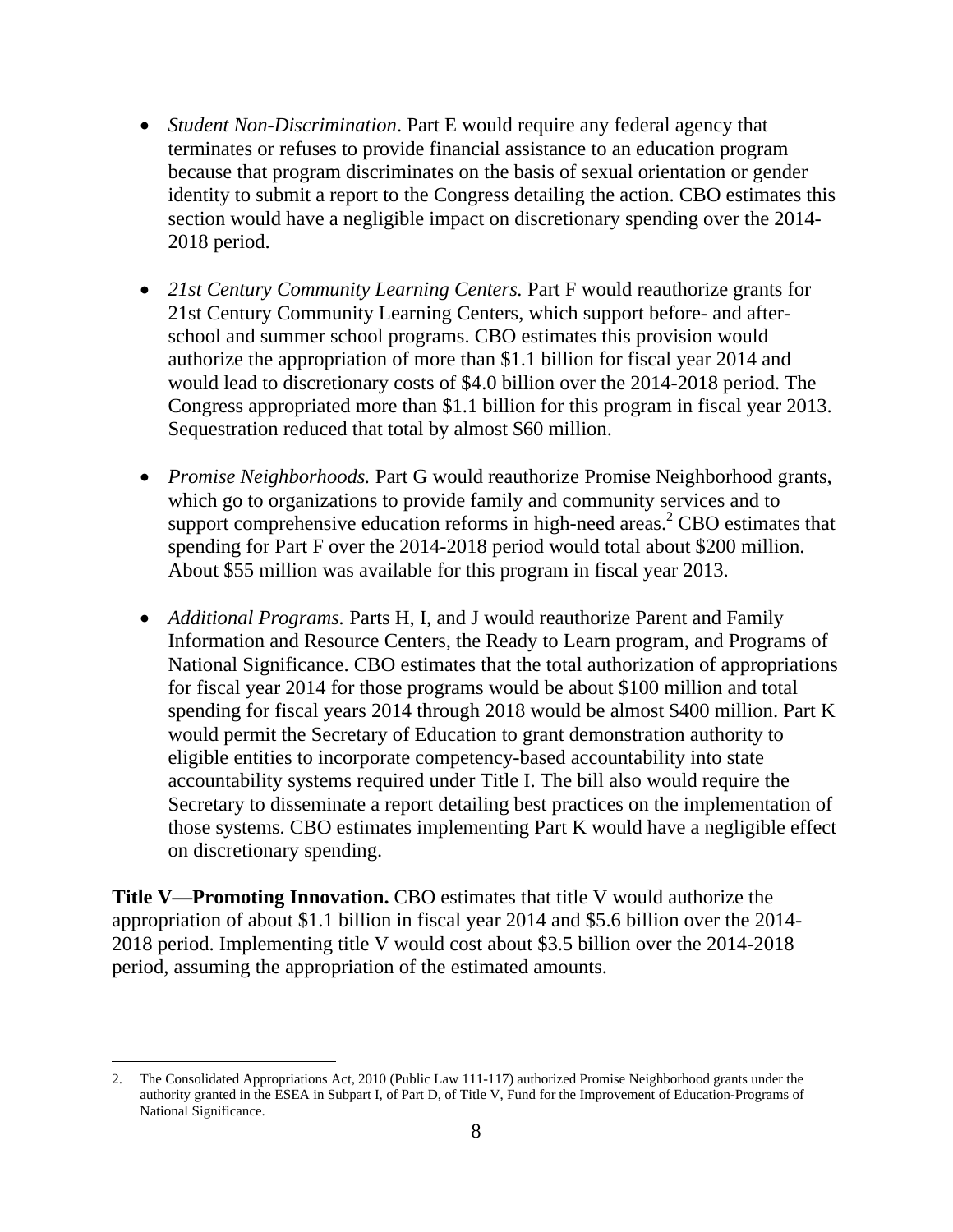- *Race to the Top and Investing in Innovation*. Parts A and B would authorize funding for the Race to the Top and Investing in Innovation programs, both created in the American Recovery and Reinvestment Act (Public Law 111-5). Those competitive grants programs are designed to encourage educational innovation and reform at the state and local levels. CBO estimates that the bill would authorize the appropriation more than \$500 million for Race to the Top and almost \$150 million for Investing in Innovation for fiscal year 2014. Implementing those two programs would cost \$1.7 billion and \$0.5 billion, respectively, over the 2014-2018 period. The Congress appropriated about \$700 million for these two programs in fiscal year 2013, and about \$660 million was available after sequestration.
- *Magnet Schools, Charter Schools, and Public School Choice*. Parts C, D, and E would reauthorize funding for Magnet Schools Assistance, Charter School Grants, and Voluntary Public School Choice. CBO estimates that the bill would authorize the appropriation of almost \$400 million for fiscal year 2014 and would have total discretionary costs of about \$1.3 billion over the 2014-2018 period for those programs. The Congress appropriated about \$350 million for grants for magnet and charter schools in 2013, an amount that was reduced by about \$20 million by sequestration. No funding was provided for public school choice in 2013.
- *College Information Demonstration Program*. Part F would authorize funding for a demonstration program to encourage secondary students at high-need schools to apply to and enroll in post-secondary education and apply for and receive financial aid. CBO estimates implementing this provision would cost about \$90 million over the 2014-2018 period.

**Title VI—Promoting Flexibility; Rural Education.** Title VI would reauthorize rural education achievement programs, which provide grants to assist rural school districts in improving teaching and learning outcomes. CBO estimates the bill would authorize the appropriation of about \$170 million in spending for fiscal year 2014 and approximately \$900 million over the 2014-2018 period. Implementing this title would have discretionary costs of roughly \$600 million over the 2014-2018 period, assuming the appropriation of the estimated amounts. The Congress appropriated about \$180 million for similar activities in fiscal year 2013, an amount that was reduced by about \$10 million by sequestration.

**Title VII—Indian, Native Hawaiian, and Alaska Native Education**. Title VII would reauthorize grant programs for Native Americans, Native Hawaiians, and Alaska Natives. Programs for Alaska Natives would be authorized through 2019. The bill would amend current law to authorize the repair and renovation of public schools that serve higher concentrations of Native Hawaiian students. CBO estimates the bill would authorize the appropriation of about \$200 million for fiscal year 2014 and \$1.1 billion over the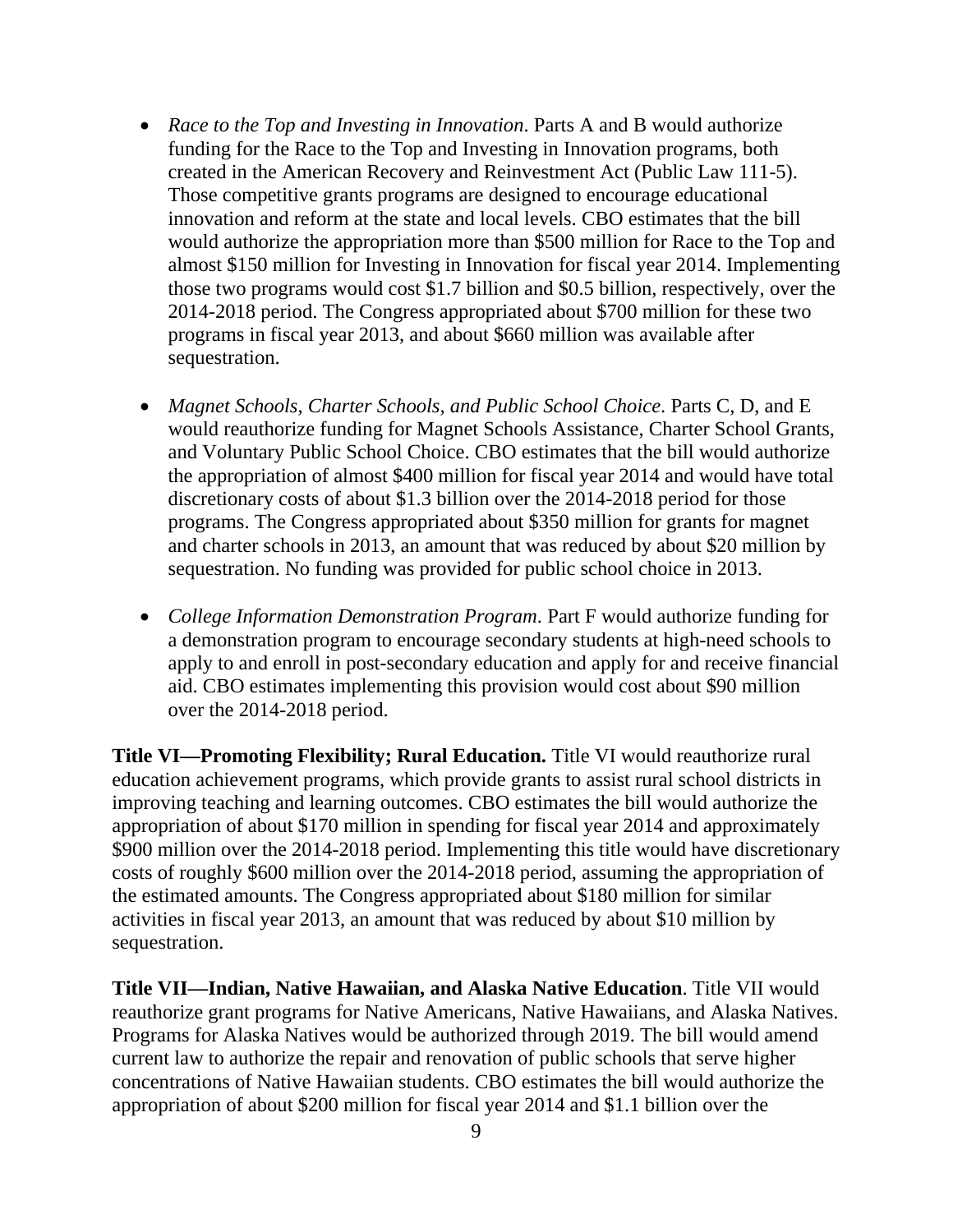2014-2018 period. Implementing this title would cost about \$700 million over the 2014- 2018 period, assuming the appropriation of the necessary amounts. The Congress appropriated almost \$200 million for these programs in 2013, an amount that was reduced by about \$10 million by sequestration.

**Title VIII—Impact Aid.** Title VIII would reauthorize impact aid programs, which provide funding to assist local educational agencies affected by the activities of the federal government, such as those on a military base or Indian reservation. CBO estimates that Title VIII would authorize about \$1.2 billion in fiscal year 2014 and about \$6.5 billion over the 2014-2018 period. We estimate that fully funding this title would result in discretionary costs of \$6.2 billion over the 2014-2018 period, assuming the appropriation of the estimated amounts. The bulk of this spending, about \$5.8 billion over the 2014-2018 period, would be for basic support payments to LEAs to assist in the education of certain children residing on federal property. The additional \$400 million would be used to construct and maintain schools that educate those children. The Congress appropriated almost \$1.3 billion for impact aid in 2013, and a little more than \$1.2 billion was available after sequestration.

**Title X—Committee on Effective Regulation and Assessment of Systems for Public Schools.** Title X would require the Secretary of Education to establish a commission to examine federal, state, and local regulations that affect elementary and secondary education. CBO estimates that this provision would authorize the appropriation of \$1 million in each year.

**Title XI—Amendments to Other Laws; Miscellaneous Provisions.** Subpart I of Title XI would reauthorize the McKinney-Vento Homeless Assistance Act, which authorizes grants to states to assist in the education of homeless children. The bill would authorize the appropriation of such sums as may be necessary for fiscal years 2014 through 2020. CBO estimates that this subpart would authorize the appropriation of more than \$60 million for fiscal year 2014 and have discretionary costs of about \$200 million for the 2014-2018 period. Available funding under this act totaled about \$60 million for fiscal year 2013.

Subpart II would amend the Department of Education Organization Act to create an agency within the department responsible for the research and development of educational technology to improve student achievement. Funding from the Investing in Innovation program, authorized in Title IV, would be reserved to support this new agency. CBO estimates that this provision would authorize the appropriation of \$50 million in fiscal year 2014 and would cost almost \$200 million over the 2014-2018 period.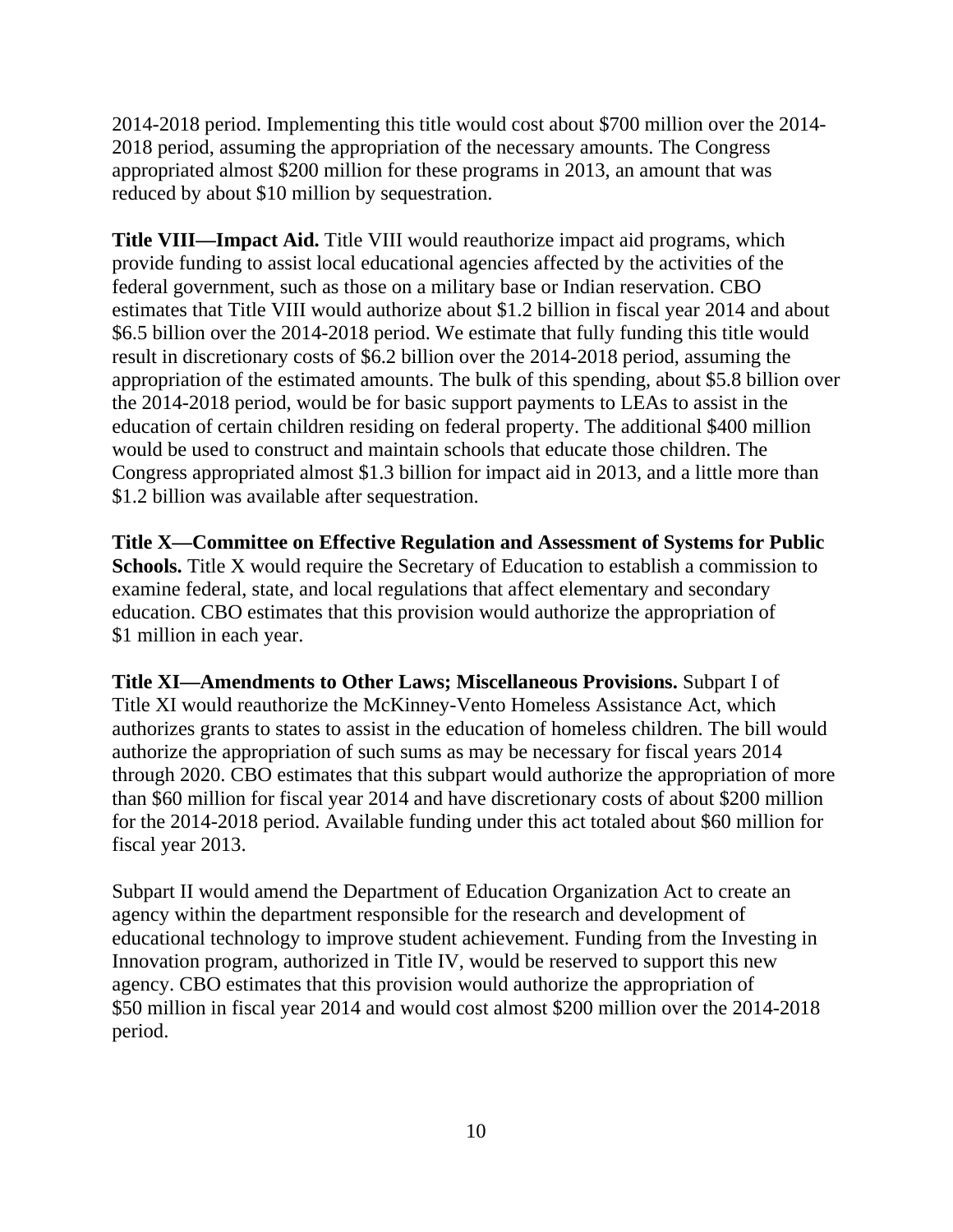#### **PAY-AS-YOU-GO CONSIDERATION**

The Statutory Pay-As-You-Go Act of 2010 establishes budget-reporting and enforcement procedures for legislation affecting direct spending or revenues. The net changes in outlays under S. 1094, the Strengthening America's Schools Act of 2014, that are subject to those pay-as-you-go procedures are shown in the following table.

**CBO Estimate of Pay-As-You-Go Effects for S. 1094, the Strengthening America's Schools Act of 2013, as ordered reported by the Senate Committee on Health, Education, Labor, and Pensions on June 12, 2013**

|                       | By Fiscal Year, in Millions of Dollars |               |  |  |                             |  |  |  |  |                          |            |      |
|-----------------------|----------------------------------------|---------------|--|--|-----------------------------|--|--|--|--|--------------------------|------------|------|
|                       | 2013                                   | 2014          |  |  | 2015 2016 2017 2018 2019    |  |  |  |  | 2020 2021 2022 2023 2018 | 2013-2013- | 2023 |
|                       |                                        |               |  |  | NET INCREASE IN THE DEFICIT |  |  |  |  |                          |            |      |
| Impact on the Deficit | $\Omega$                               | $\mathcal{R}$ |  |  |                             |  |  |  |  | 0 0 1 1 1 1 1 1 1 5      |            | -10  |

#### **ESTIMATED IMPACT ON STATE, LOCAL, AND TRIBAL GOVERNMENTS**

S. 1094 contains no intergovernmental mandates as defined in UMRA and would impose no costs on state, local, or tribal governments. Those governments would benefit from grants authorized in the bill for elementary and secondary education. Any costs associated with those grants would be incurred voluntarily as a result of complying with conditions of federal assistance.

#### **ESTIMATED IMPACT ON THE PRIVATE SECTOR**

S. 1094 would shield schools from liability that might result from enrolling unaccompanied youth without parental or guardian consent. The bill would impose a private-sector mandate, as defined in UMRA, on parents and guardians of unaccompanied youth to the extent that they would be denied an existing right to compensation. However, such claims are very rare, and no damages have been awarded for such claims in the past 10 years. Therefore, CBO expects that the costs of the mandate would not exceed the annual threshold established in UMRA for private-sector mandates (\$150 million in 2013, adjusted annually for inflation).